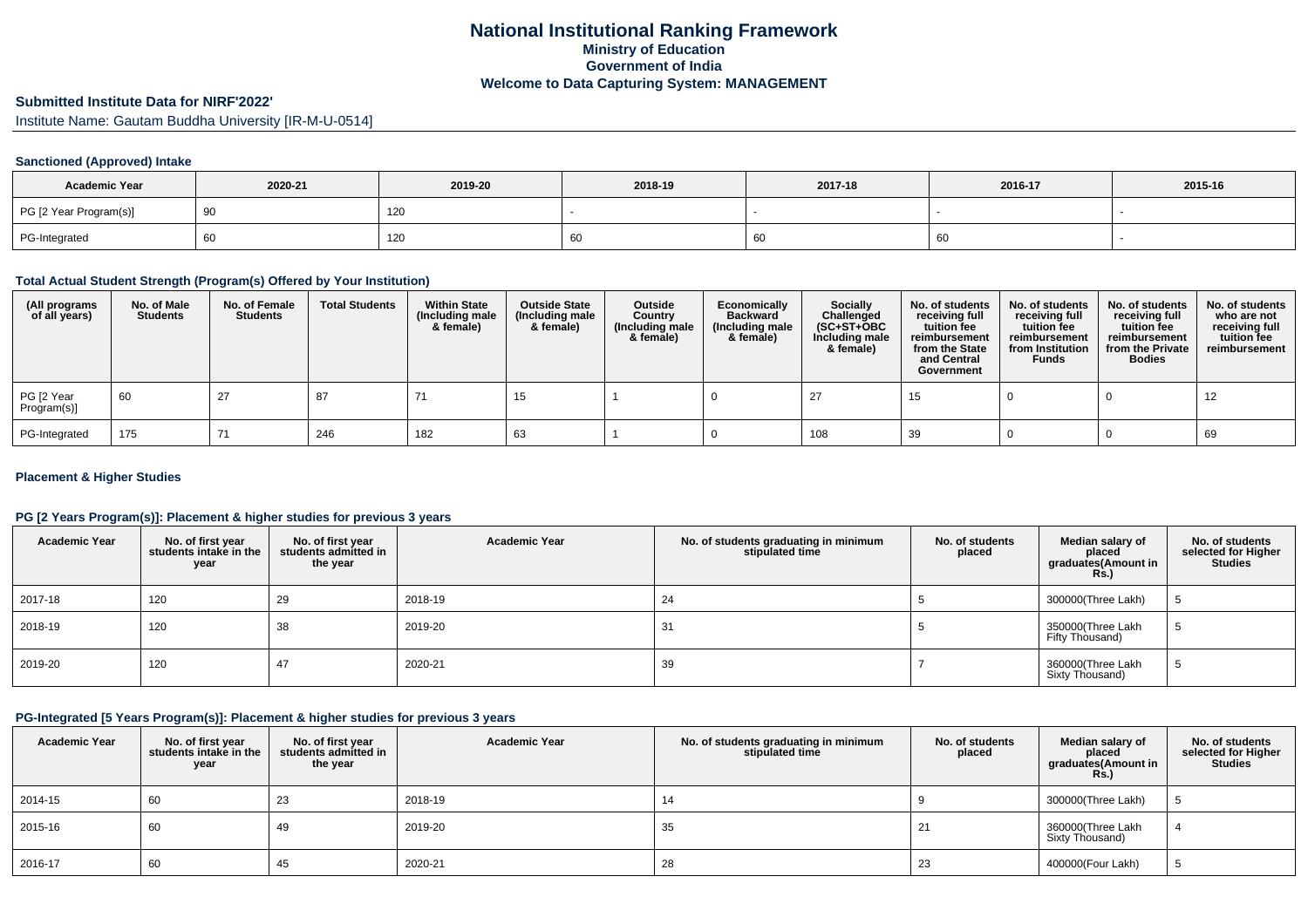#### **Ph.D Student Details**

| Ph.D (Student pursuing doctoral program till 2020-21 Students admitted in the academic year 2020-21 should not be entered here.) |                                                            |                       |         |  |  |  |
|----------------------------------------------------------------------------------------------------------------------------------|------------------------------------------------------------|-----------------------|---------|--|--|--|
|                                                                                                                                  |                                                            | <b>Total Students</b> |         |  |  |  |
| Full Time                                                                                                                        |                                                            | 48                    |         |  |  |  |
| Part Time                                                                                                                        |                                                            | $1^{\circ}$           |         |  |  |  |
|                                                                                                                                  | No. of Ph.D students graduated (including Integrated Ph.D) |                       |         |  |  |  |
|                                                                                                                                  | 2020-21                                                    | 2019-20               | 2018-19 |  |  |  |
| Full Time                                                                                                                        |                                                            |                       |         |  |  |  |
| Part Time                                                                                                                        |                                                            |                       |         |  |  |  |

# **Financial Resources: Utilised Amount for the Capital expenditure for previous 3 years**

| <b>Academic Year</b>                                                                                                                                                           | 2020-21                                    | 2019-20                                    | 2018-19                            |  |  |  |  |
|--------------------------------------------------------------------------------------------------------------------------------------------------------------------------------|--------------------------------------------|--------------------------------------------|------------------------------------|--|--|--|--|
|                                                                                                                                                                                | <b>Utilised Amount</b>                     | <b>Utilised Amount</b>                     | <b>Utilised Amount</b>             |  |  |  |  |
| Annual Capital Expenditure on Academic Activities and Resources (excluding expenditure on buildings)                                                                           |                                            |                                            |                                    |  |  |  |  |
| Library (Books, Journals and e-Resources only)                                                                                                                                 | 555000 (Five Lakh and Fifty Five Thousand) | 124000 (One Lakh and Twenty Four Thousand) | 56000 (Fifty Six Thousand)         |  |  |  |  |
| Expenditure on setting up/upgradation of laboratory                                                                                                                            | 183000 (One Lakh Eighty Three Thousand)    | 686000 (Six Lakh Eighty Six Thousand)      | 580000 (Five Lakh Eighty Thousand) |  |  |  |  |
| Other expenditure on creation of Capital Assets (For setting up<br>classrooms, seminar hall, conference hall, library excluding<br>expenditure on Land , Building, Roads etc.) | 0 (zero)                                   | 0 (zero)                                   | 0 (zero)                           |  |  |  |  |

# **Financial Resources: Utilised Amount for the Operational expenditure for previous 3 years**

| <b>Academic Year</b>                                                                                                                                                                           | 2020-21                                                                       | 2019-20                                                                           | 2018-19                                                             |  |  |  |  |  |
|------------------------------------------------------------------------------------------------------------------------------------------------------------------------------------------------|-------------------------------------------------------------------------------|-----------------------------------------------------------------------------------|---------------------------------------------------------------------|--|--|--|--|--|
|                                                                                                                                                                                                | <b>Utilised Amount</b>                                                        | <b>Utilised Amount</b>                                                            | <b>Utilised Amount</b>                                              |  |  |  |  |  |
| <b>Annual Operational Expenditure</b>                                                                                                                                                          |                                                                               |                                                                                   |                                                                     |  |  |  |  |  |
| Salaries (Teaching and Non Teaching staff)                                                                                                                                                     | 24860196 (Two Core Forty Eight Lakh Sixty Thousand One<br>Hundred Ninety Six) | 25913892 (Two Core Fifty Nine Lakh Thirteen Thousand Eight<br>Hundred Ninety Two) | 23906064 (Two Core Thirty Nine Lakh Six Thousand and Sixty<br>Four) |  |  |  |  |  |
| Maintenance of Academic Infrastructure or consumables and<br>other running expenditures(excluding maintenance of hostels<br>and allied services, rent of the building, depreciation cost, etc) | 31650000 (Three Core Sixteen Lakh Fifty Thousand)                             | 48578000 (Four Core Eighty Five Lakh Seventy Eight<br>Thousand)                   | 41795000 (Four Core Seventeen Lakh Ninety Five Thousand)            |  |  |  |  |  |
| Seminars/Conferences/Workshops                                                                                                                                                                 | $0$ (zero)                                                                    | 345000 (Three Lakh Forty Five Thousand)                                           | 440000 (Four Lakh Forty Thousand)                                   |  |  |  |  |  |

### **Sponsored Research Details**

| <b>Financial Year</b>                    | 2020-21 | 2019-20 | 2018-19 |
|------------------------------------------|---------|---------|---------|
| Total no. of Sponsored Projects          |         |         |         |
| Total no. of Funding Agencies            |         |         |         |
| Total Amount Received (Amount in Rupees) |         |         |         |
| Amount Received in Words                 | Zero    | Zero    | Zero    |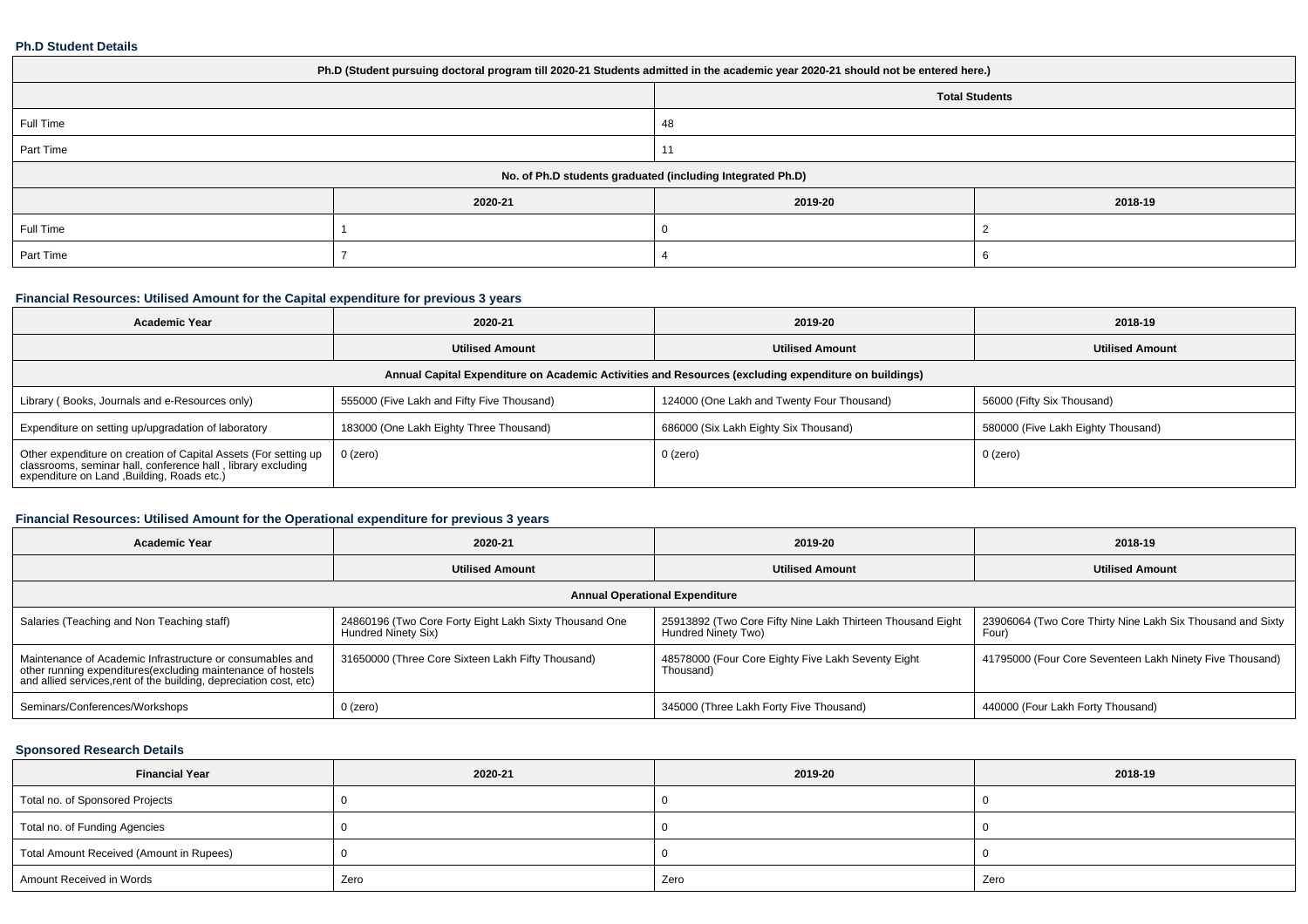### **Consultancy Project Details**

| <b>Financial Year</b>                    | 2020-21                                                         | 2019-20                                          | 2018-19 |
|------------------------------------------|-----------------------------------------------------------------|--------------------------------------------------|---------|
| Total no. of Consultancy Projects        |                                                                 |                                                  |         |
| Total no. of Client Organizations        |                                                                 |                                                  |         |
| Total Amount Received (Amount in Rupees) | 1427237                                                         | 79977                                            |         |
| Amount Received in Words                 | Fourteen Lakh Twenty Seven Thousand Two Hundred Thirty<br>Seven | Seventy Nine Thousand Nine Hundred Seventy Seven | Zero    |

# **Executive Development Program/Management Development Programs**

| <b>Financial Year</b>                                                             | 2020-21        | 2019-20 | 2018-19 |
|-----------------------------------------------------------------------------------|----------------|---------|---------|
| Total no. of Executive Development Programs/ Management<br>Development Programs   | $\overline{0}$ |         |         |
| Total no. of Participants                                                         |                |         |         |
| Total Annual Earnings (Amount in Rupees)(Excluding Lodging<br>& Boarding Charges) | - 0            |         |         |
| Total Annual Earnings in Words                                                    | Zero           | Zero    | Zero    |

# **PCS Facilities: Facilities of physically challenged students**

| 1. Do your institution buildings have Lifts/Ramps?                                                                                                         | Yes, more than 80% of the buildings |
|------------------------------------------------------------------------------------------------------------------------------------------------------------|-------------------------------------|
| 2. Do your institution have provision for walking aids, including wheelchairs and transportation from one building to another for<br>handicapped students? | Yes                                 |
| 3. Do your institution buildings have specially designed toilets for handicapped students?                                                                 | Yes, more than 80% of the buildings |

# **Faculty Details**

| Srno           | Name                      | Age | Designation                | Gender | Qualification | <b>Experience (In</b><br>Months) | <b>Currently working</b><br>with institution? | <b>Joining Date</b> | <b>Leaving Date</b>      | <b>Association type</b> |
|----------------|---------------------------|-----|----------------------------|--------|---------------|----------------------------------|-----------------------------------------------|---------------------|--------------------------|-------------------------|
|                | Dr Kavita Singh           | 41  | Other                      | Female | Ph.D          | 208                              | Yes                                           | 11-12-2007          | $\sim$                   | Adhoc / Contractual     |
| $\overline{2}$ | Dr Monika Bhati           | 39  | Other                      | Female | Ph.D          | 163                              | Yes                                           | 02-01-2009          | $\sim$                   | Adhoc / Contractual     |
| 3              | Dr Shweta Anand           | 48  | Professor                  | Female | Ph.D          | 157                              | Yes                                           | 14-06-2008          | $\sim$                   | Regular                 |
| 4              | Dr Samar Ragshin          | 41  | Other                      | Female | Ph.D          | 193                              | Yes                                           | 02-06-2009          | $\sim$                   | Adhoc / Contractual     |
| 5              | Dr Naveen Kumar           | 40  | <b>Assistant Professor</b> | Male   | Ph.D          | 173                              | Yes                                           | 24-02-2009          | $\sim$                   | Adhoc / Contractual     |
| 6              | Dr Dinesh Kumar<br>Sharma | 45  | <b>Assistant Professor</b> | Male   | Ph.D          | 256                              | Yes                                           | 20-03-2009          | $\overline{\phantom{a}}$ | Regular                 |
|                | Dr Lovy Sarikwal          | 53  | <b>Assistant Professor</b> | Female | Ph.D          | 292                              | Yes                                           | 28-03-2009          | $\sim$                   | Regular                 |
| 8              | Dr Manisha Sharma         | 43  | <b>Assistant Professor</b> | Female | Ph.D          | 231                              | Yes                                           | 20-04-2009          | --                       | Regular                 |
| 9              | Dr Varsha Dixit           | 45  | <b>Assistant Professor</b> | Female | Ph.D          | 222                              | Yes                                           | 09-06-2010          | $\overline{\phantom{a}}$ | Regular                 |
| 10             | Dr Neeti Rana             | 49  | Associate Professor        | Female | Ph.D          | 283                              | Yes                                           | 01-12-2009          | $\sim$                   | Adhoc / Contractual     |
| 11             | Dr Subhojit Banerjee      | 47  | <b>Assistant Professor</b> | Male   | Ph.D          | 239                              | Yes                                           | 27-08-2010          | $\sim$                   | Regular                 |